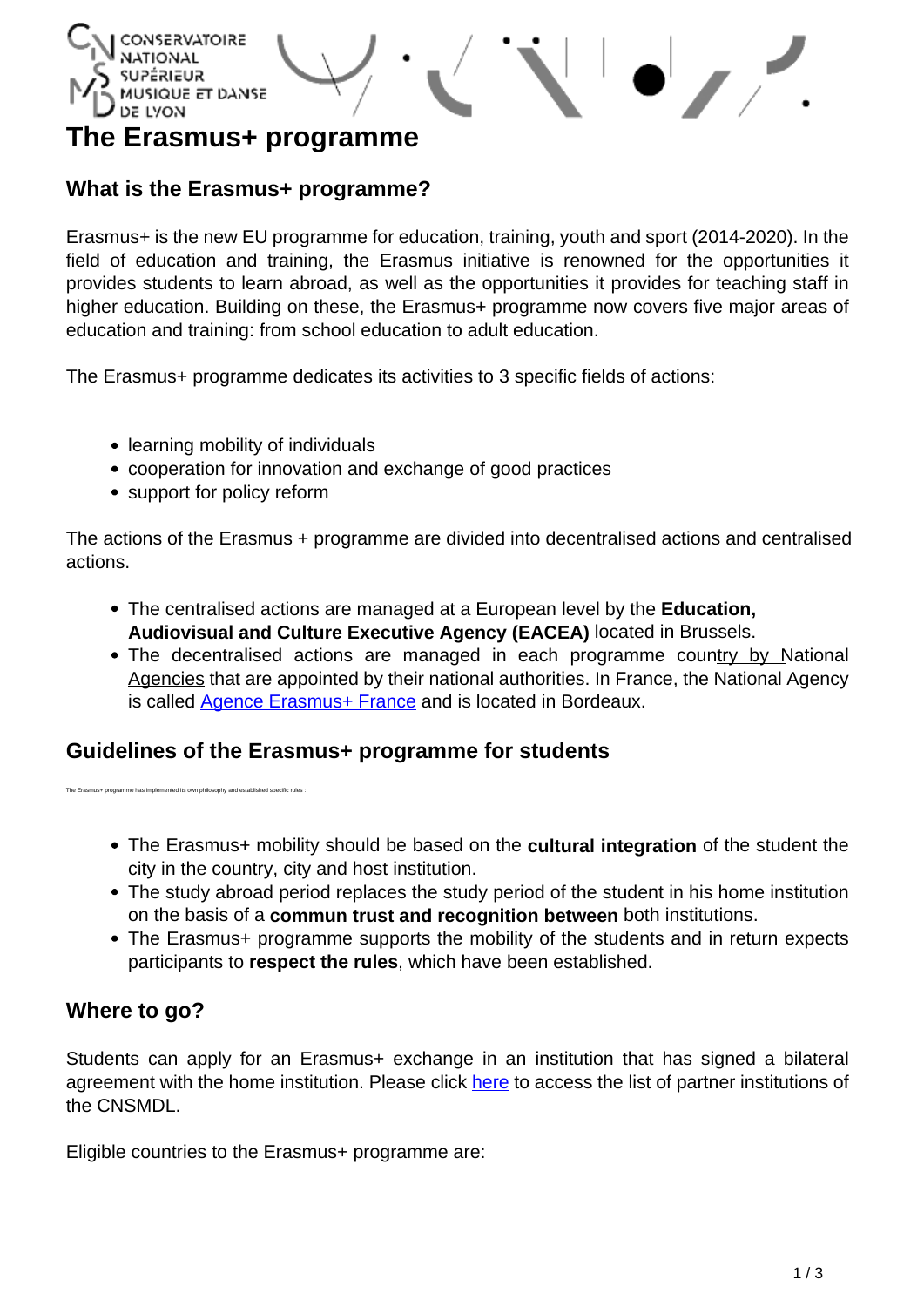

- **the 28 member states of the European Union**: Austria, Belgium, Bulgaria, Croatia, Cyprus, Czech Republic, Denmark, Estonia, Finland, France, Germany, Greece, Hungary, Ireland, Italy, Latvia, Lithuania, Luxembourg, Malta, Netherlands, Poland, Portugal, Romania, Slovakia, Slovenia, Spain, Sweden, United Kingdom
- **the 4 member states of the European Free Trade Association (EFTA)**: Iceland, Liechtenstein, Norway, Switzerland.

# **For how long?**

**An Erasmus+ study period abroad** can last between 3 and 12 months without interruption. Applications are only possible from the second academic year onwards. The study period abroad cannot exceed 12 months per academic cycle. Please note that it includes the previous Erasmus exchanges that you could have done in another institution.

**A traineeship (work placement) abroad in an enterprise or any other relevant workplace** can last between 2 and 12 months without interruption. Applications are possible from the first academic year onwards.

#### **Worth knowing!**

In order to facilitate the recognition of credits between institutions, the CNSMDL prefers that study periods abroad correspond to entire academic semesters (one or two).

# **When to apply for an Erasmus+ exchange?**

Students wishing to take art in an exchange can only do so **before they obtain their diploma and preferably in the last year of their undergraduate studies or the first year of their master's degree.**

In all cases the date, length and place of the study abroad period are subject to the **agreement of the teacher of the student's main subject and the Director of Studies.**

When applying for an study period abroad, students should take into account their complementary disciplines and namely the ones involving them in ensembles. As student, you should make sure that:

- this will not cause any problem regarding your curriculum
- this will not cause any problem for other students playing with you in chamber music ensembles

Therefore it is important to discuss your application first with the Director of Studies.

### **How does the home institution deal with students applications?**